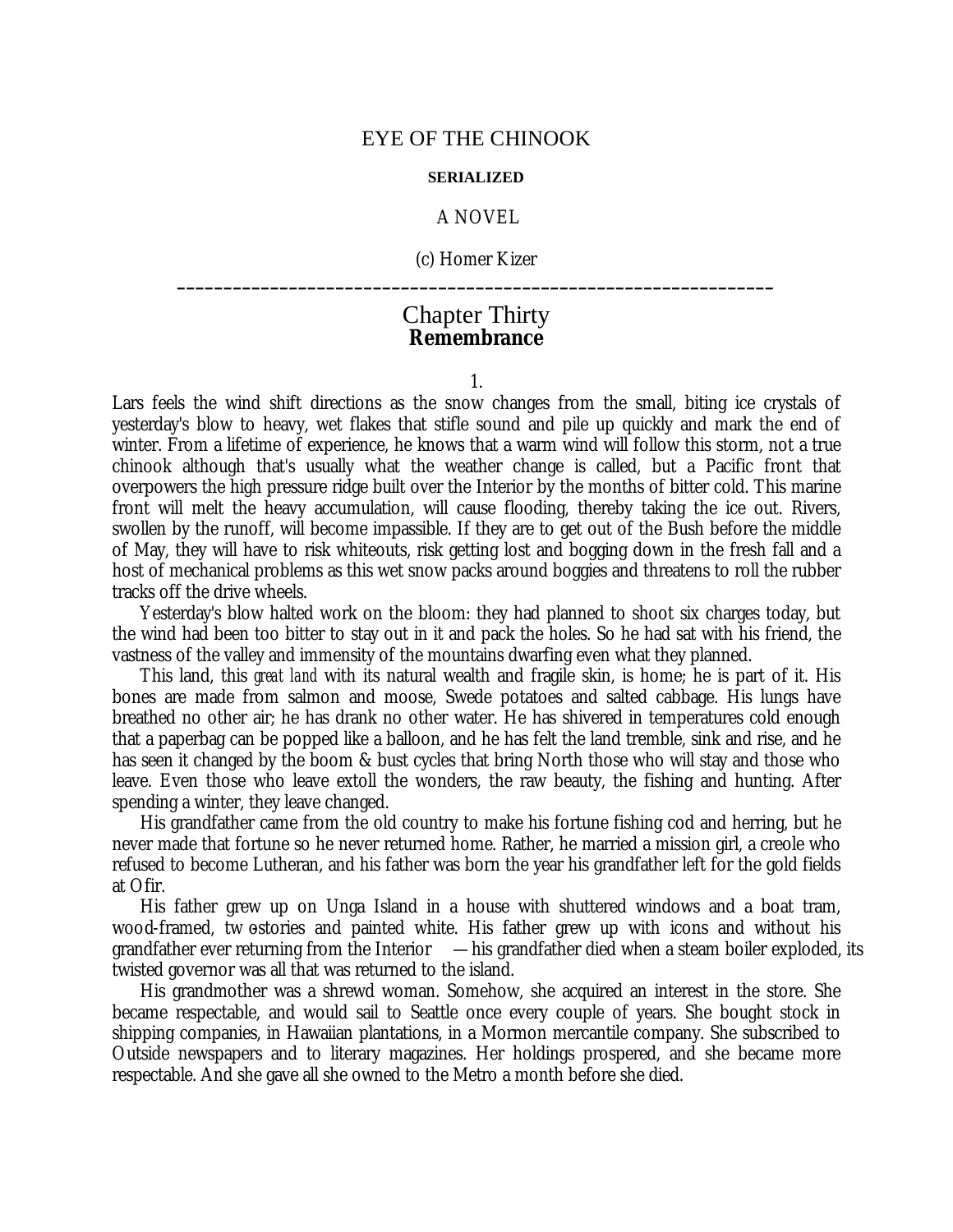His father could read before he started school, could solve quadratic equations when he was nine, but when he was twelve, he was bitten by the gold bug. For the rest of his life, he prospected in the Brooks Range, staking one hardrock claim after another. Each claim failed to be a motherlode. He would then sluice enough placer gold to put another stake together, and he would return to the mountains from which he would emerge a winter or two later, destitute.

His mother's father was a Klondiker who stayed on after the fields' heyday. He impregnated a village girl at Holy Cross, promised to marry her, but never got around to fulfilling that promise although he came close the winter they spent together at Nome. His mother never went to school, but she learned to roll cigarettes before she was six and would make a few cents rolling smokes for the boarding house gentlemen who made sure she and her mother had enough to eat.

His parents met in Galena. There was never any formal courtship. Rather, she was cooking in the roadhouse. He ordered waffles, said they were so damn good that he'd marry the cook, and did that same evening, the priest on his monthly round just happening to be in the village that day.

The priest had assured his father that his mother was a good woman: his father believed the priest, respected his mother, and he never remembers either of them ever saying a harsh word to the other. There on the Yukon where he was born, she kept their cabin, chopped wood, and put up salmon all summer while his father was in the mountains. His father would return with the snow, bringing with him flour and beans, bacon and bolts of fabric. Whatever their relationship was, it seemed to satisfy both of them.

His mother died a year ago in a Pioneers' Home; his father, ten years ago in an avalanche. They lived long enough to see oil change Alaska in a way gold never did although the environmental damage done by the dredges exceeds anything the oil companies have done. His father prospected until the end; his mother knitted, her needles clicking away as rapidly the last year of her life as he remembers growing up there in the cabin along the Yukon.

He married a year out of high school, the daughter of the family with whom he had boarded while attending high school, this long before statehood and the Molly Hooch decision. Everything went well with him and Louise initially. He missed the call-up for Korea, got a good job with the mine there at Healy, settled in rearing two daughters who looked like him but both with their mother's green eyes— and voting in his first election, he approved statehood, a decision he has come to regret.

The snow continues to fall silently, the depth of the fresh fall building rapidly. They will have to go out in it, pack and shoot those holes in a little while, maybe another pot of coffee later. For the moment, he's content to let it snow.

He made a mistake; he's made a couple of them. But the one that cost him his marriage was letting her sister come live with them

Louise's sister was wild and not bad looking. He really didn't do anything with her. Joked around a little. Patted her butt once. Louise didn't have cause for moving out, then taking up with her sister's ex-husband. Maybe she expected him to hold himself to an impossibly high standard. Maybe he should have raised himself above even what he expected from himself.

He should never have let his sister-in-law move in. That was stupid on his part. At any rate, his sister-in-law shacked up with her boss at the Interior Department, where she worked. He said probably more than he should've about the relationship. All true. But most of it striking below the belt. Her shack-up, who already hated men— that's right, her shack-up hated men and everything men stand for— began to go out of her way to harass miners, or anyone who reminded her of him. First thing he knew, his mining patents were challenged. DEQ determined that his settling ponds weren't adequate. He couldn't take water out of the creek he had been using since he quit the coal mine there at Healy a decade earlier. He was out of business, charged with criminal trespass, being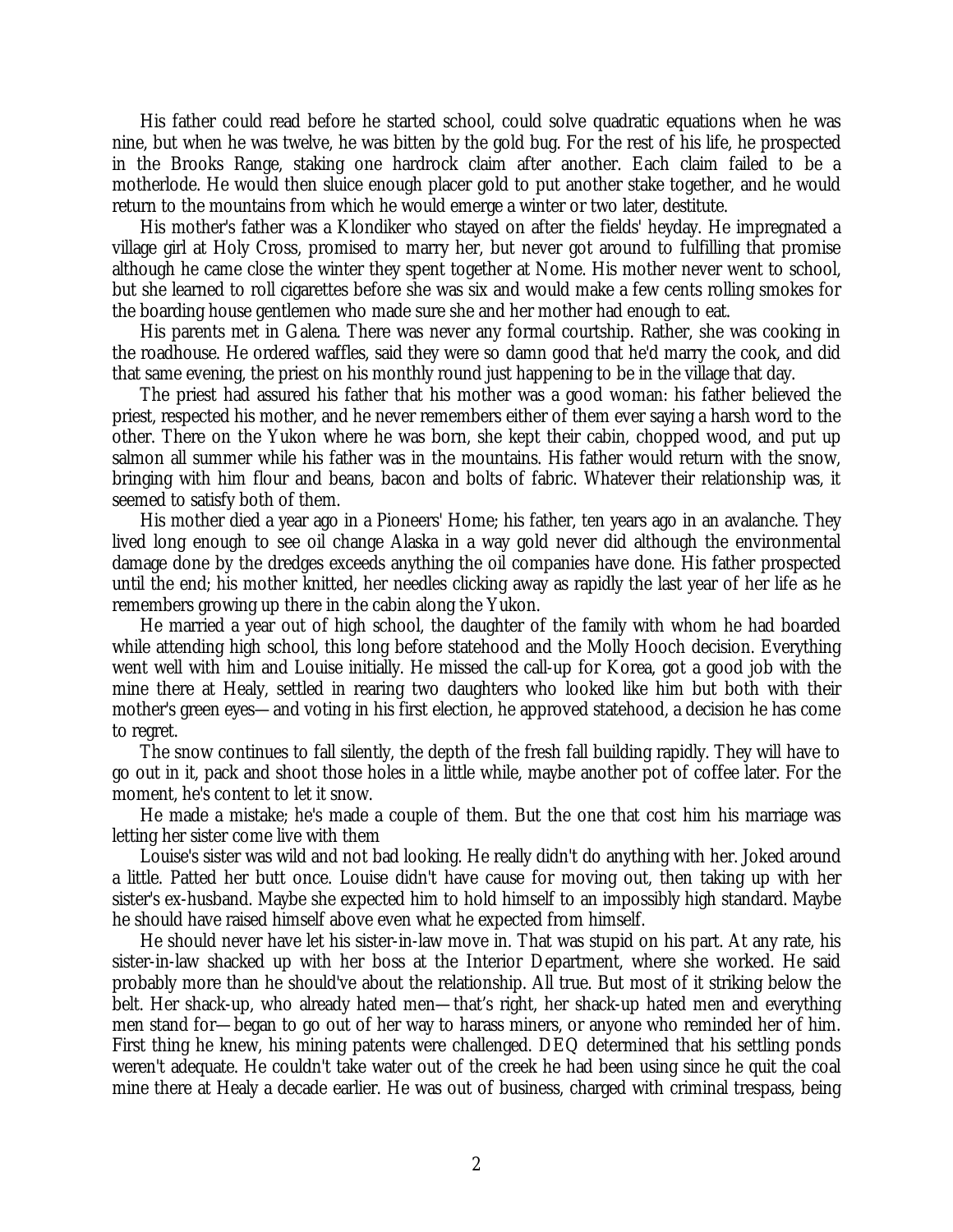sued by both state and Federal officials, and he was reading about Samuel Adams, patriot and smuggler, the uncle of John Adams.

It would be comforting to think that political change didn't begin with a few individuals' pettiness, but that hasn't been the case since Lucifer rebelled. Iniquity or lawlessness was found in this anointed cherub. He, as Eve did in Eden, determined right from wrong; he took upon himself the business of judging God, of determining whether he would obey laws, his decisions based upon his intellect, his experience, upon what seemed right to him. As long as he agreed with God, no rebellion was apparent. But his rebellion began when he began to judge the law. It spread when he told others that they could think for themselves, that they were created by God with intellect, that they needed to employ their intellect, not let it molder unused.

The American founders wrestled with the question of whether it was morally right to rebel against the king. Were they not doing what Lucifer had done, determining for themselves right and wrong; were they not judging the king? And they answered their fears from the Apostle Paul: rulers appointed by God are not a terror to good conduct but to bad. When rulers become a terror to good conduct, they have usurped the authority of another. They need to be removed. So the judging isn't of the law or of the ruler, but a determination of whether the ruler has become a terror to good conduct, a terror to a person living morally upright before man and God, a terror to a person who lives within the laws of God.

That determination was attempted— and made. In Alaska, and in many Western states, the Federal government has become a terror to too many individuals who live within the laws of God. Petty bureau'rats were implementing regulations contrary to the good of the citizens. It had, as from 1764 on, become time to change rulers, removing those who were now terrors to good works and replace them with leaders who would be terrors to evil doers, the determination of good and evil based upon the Word.

But it isn't big issues that start revolutions, but comments like, *Let them eat cake.* Big issues sustain revolutions that have been kindled into existence by sparks generated when one personality strikes another like flint on steel. This one would never have flared larger than a smoking bush if that Mom & Apple Pie Peanut Farmer were half as wise as he is smart.

He's forty-four; has a twenty-three year old daughter who inherited her great-grandmother's craftiness; has a twenty-one year old daughter who's Outside finding herself somewhere on a California beach; has a girlfriend who won't marry him because of an abusive first marriage; has a kennel of dogs his girlfriend mushes; has two acres at Anchor Point, a house in Mountain View, another on the Chena River; and Federal marshals trying to arrest him. He also has a friend who has been anointed by God for a very difficult task, that of building a nuclear devise which will work without it's design being tested beforehand.

"How are you feeling?" he asks Les.

"My feet are still numb. They feel warm to touch so I don't know what's wrong."

He motions by flicking his finger that Les should show him his feet

He has known Les since high school. Les's father was a carpenter, a bartender, a pretty good amateur boxer, and one helleva liar. Les's mother's family fished traps at Karluk and on the East Side of Cook Inlet. While Les looks like his father, he took after his mother. He spent his summers as a kid fishing with his grandparents. It was said of him in high school that he could talk fish into a trap. Maybe he was even then of Raven's seed. He wouldn't have been surprised if someone had told him that Les conned a salmon into jumping from hole to hole until the salmon was so far up the beach that it couldn't escape back into the river. That would've squared with expectations.

But a year after high school, Les was bounced out of a skiff and tossed against the rocky bluff at Igvik. Another skiffman brought his snagskiff in close to the rocks and snatched Les from certain death. The incident changed Les. While he was worrying about where he would take Louise for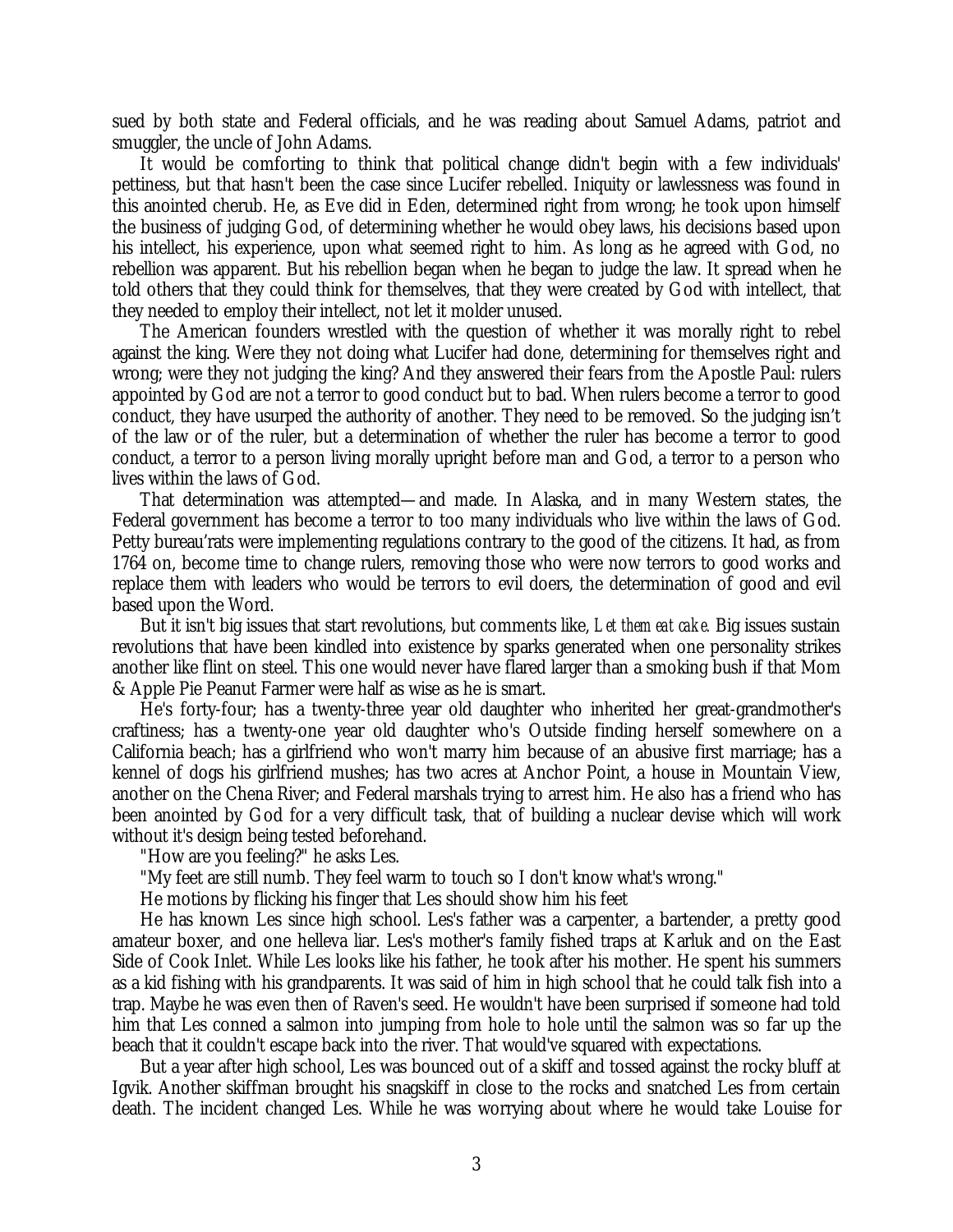weekend get-together, Les began to worry about Salvation. He has never been super-religious, but Les started to witness to the fishermen who frequented bars in Kodiak, Seward, Cordova. Les had learned enough about boxing from his father that drunks listened to him preach Christ; they listened or he knocked them on their asses. And for two, maybe three years, Les annoyed the hell out of a great many fishermen. Then, one day for no apparent reason, Les quit preaching and started fishing with a vengeance, becoming a highliner. He has been a highliner ever since. Oh, Les would deliver a sermon here and there, speak to Chamber meetings once in a while, address Auxiliary gatherings, but he left the bars and other fishermen alone.

He never expected Les to be spiritually anointed in the way he has been. But why not Les? Most everyone in the North has faced death at one time or another, but not many have spent as long in the water as Les has now done twice. After the first time, Les became a zealot. The Holy Spirit must have spoken to him then, if his anointing since this last baptism is any indication. So it isn't a large leap to imagine the Holy Spirit speaking to him again, giving him what they need to curb Federal oppression. He can't imagine God being pleased with how Washington bureau'rats have abused their authority to govern.

"How far down do you have feeling?"

"My left leg, inside of the ankle. Not quite that far down on my right."

"You think it's a pinched nerve?"

"Both feet are numb— "

"Could be in your back. You've been swinging that hammer hard enough to get blisters under your gloves. And beating rocks isn't like skippering a boat."

"If we shoot the holes we have, we should have enough."

"That's what I was thinking. I want to get outta here tonight while everything is froze up. We can run with lights if we have to, but if this storm breaks, the moon should be bright enough to see where we have to go."

"How far— "

"Twelve hours, maybe thirteen if we don't get stuck. Then we'll hit a road… might have someone waiting for us."

"Feds?"

"Could be. You give any thought to where you can build whatever it is that you'll need to enrich this ore?"

"My geography hasn't come back yet. I don't seem to remember where anything is."

"It'll come. You already got most of your memory back."

"Some things aren't there, and I wish I knew why I remember one thing and not something else."

"How about a boat? We could get a hundred kilowatts pretty easy. That's not a megawatt, I know, but would that be enough? And you'd be mobile, hard to track."

When Les doesn't immediately answer, Lars asks, "Would a steel hull be a problem?"

"I think so. I think the hull's magnetism would make— "

"How about wood? I know where there's an old halibut schooner we could get. Heavy wood. 1908 vintage, if I remember right. I think there is a lathe and a shaper in its engine room, probably a drill press, maybe a vertical mill. I know they machined some parts for their old Atlas engine when they broke down outside of Sand Point.… Hugh was thinking about buying it before the Feds pushed through their D-2 legislation. That put everything on hold except getting them outta the State. And they got to him, I know they did. Too coincidental."

"I'm worried about how long it'll take to enrich enough ore. I'd be happy with two years. Two months, I don't know."

"How about two weeks?"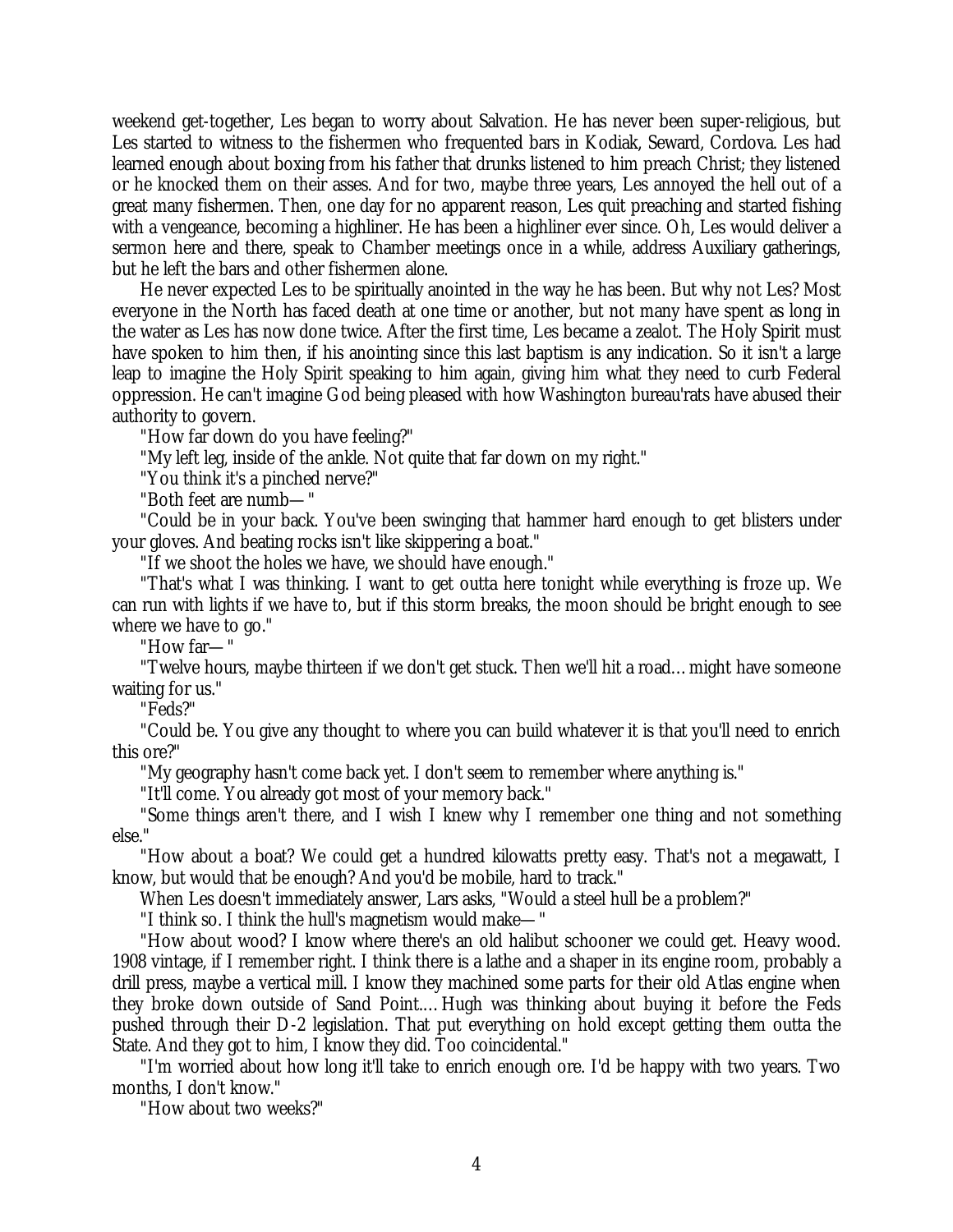"Enough for one devise? It'd be a dirty bomb and suicide. Whoever builds it will be exposed to enough radiation he might as well carry the devise to where he sets it off."

"That bad?"

"Biggest danger will be the mass going critical beforehand."

"Any way to prevent it?"

"Take the time to shield it."

"Meaning longer than two weeks, right?"

"My thinking on this is that we're really a year out. I hate to say it, but we should've started when Carter was first elected.… Why didn't we?"

"No anointing. We started selling gold, but you know that. And the Feds aren't gonna give us much more time."

"All day yesterday I was thinking about this, about stalling for more time.… I'll write out what it takes to separate isotopes with modified spectrometry, write it out as I understand it. If you take what I write and distribute it— you said there were groups in Nevada like us, and they should have access to ore— the government will intercept the instructions somewhere along the line. They will have to come after us, but they will do so methodically and quietly and maybe give us the time we need. They won't swoop down on us."

"They already have swooped down.… Coded message. Tundra tom-tom. From Moses' wife. Said he'd been picked up, shot, got a couple of them. They didn't bring him into the hospital either at Anchorage or Fairbanks so he's probably dead. She's in hiding."

"A.M. radio this morning?"

"Two messages about visiting her sister, yeah, that was it. Clever, huh? Everybody can hear, but without understanding, the words mean nothing. Like biblical parables."

"A woman was going to visit her sister— "

"Yeah, one sister stands for Anchorage, one for Fairbanks. *Mom* is Moses. *Flying in* is shooting, or shots fired. Simple code. I don't think anybody ever told you seeing how you were outta Kodiak and didn't get Bush radio."

"Nothing is as it seems."

"You've never said truer words. If a chariot swung down and carried you off to heaven, I'd want to believe, but with D-2 being passed, I'd always wonder if it wasn't really a black helicopter." Lars sees nothing wrong with his friend's feet other than they are very pink from new skin replacing the frostbite scabbing. "Can you climb?"

"Probably, but I won't feel what I'm stepping on."

"It's not too cold out there, but the snow is already deep enough you'd be floundering around… if you want to stay here, I'll pack the holes and shoot them."

"I need to help."

"No, I can get them. Get everything ready to go. We'll leave the tent here, cut our way out. It's edges are buried too deep to pull, and we won't want the extra weight, not if we bust out as much ore as I think we'll get."

"I want half a ton."

"We'll have that and that much more."

2.

Heavy with ore, its engine straining, wet snow packed around finals and boggies and threatening to roll tracks off drive sprockets, the Nodwell groans as it wallows in whiteness, snow falling hard even as the temperature climbs to, and are by now, a little above freezing, the heavy fall packing under its belly, highcentering the hybrid breast that's neither pickup truck nor Cat, but a northern creation engineered for roadless winters by mechanics who desired perpetual employment. It lumbers in and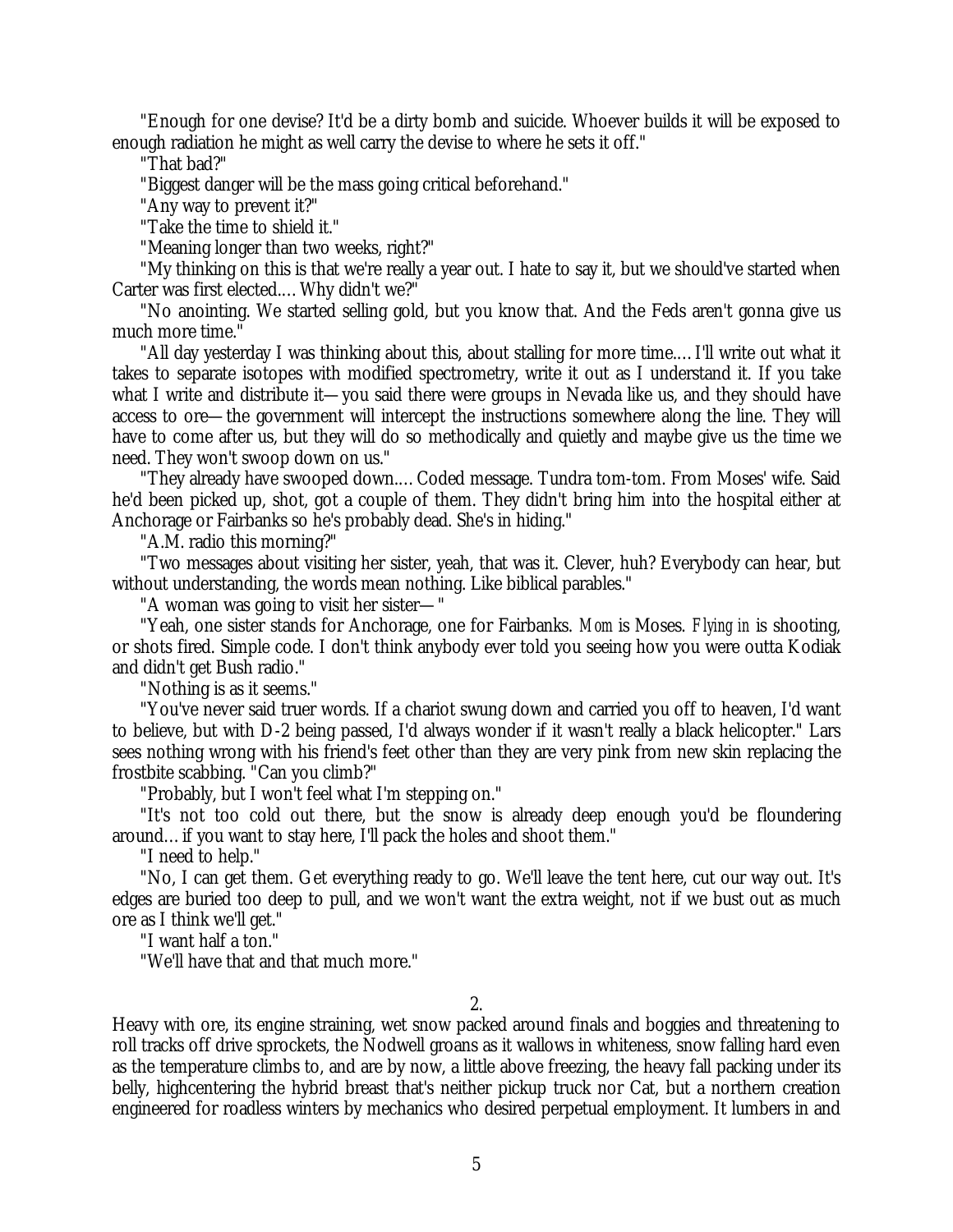out of drifts buried under a foot and a half of fresh fall, each quarter mile a victory of sorts when nothing more breaks as torque stretches the skin of gear teeth, flame hardened and brittle. Torque twists drivelines and threatens to snap axles bogged down in deep snow. Torque twists time into distance as if it were a stamping mill grinding ore into powder to be fired in the smelter, ingots of gold or silver becoming today uranium as a Geiger counter squeals, its pegged needles torqued till snapped. The Nodwell should be floating over the pack, hurrying northeast towards Wiseman, where a truck was to have met them. But this snowfall closed the Haulroad in the area dubbed Wally's Ditch. So Lars has turned the hybrid breast south along a sleddog trail that will eventually lead to the new bridge over the Yukon and into Livengood where their truck awaits them, a trip in length beyond perhaps any ever before attempted in a Nodwell, Livengood more than three hundred miles away. But the snow— the rigidity of its crystalline structure soggy this late in the winter— collapses under the Nodwell's tracks, leaving the beast to labor through what should have been easy going. Each half mile consumes much more time and fuel than expected. The question becomes which will come first, mechanical failure or empty fuel tanks? Or will they be spotted from the air, their presence in the newly decreed park challenged, a gauntlet thrown from a high-wing plane, with an ensuing duel fought: highpower rifles at three hundred yards or more, the seconds obliged to shoot at will once the first round has been fired.

Each mile surrenders grudgingly, each valley more so. With enough speed, rivers can still be crossed even though their ice sags under the weight of overflow and the new snow. Night comes, then morning, and still the breast groans and strains and wallows through soft snow as it chews up time and distance, swallowing their last barrel of fuel, the handpump again tossed atop the ore, making it as hot as the new snowfall is cold. But when the sun again dips to the horizon somewhere far to the west, the snowfall lessens and temperatures turn and begin to drop. And with full darkness, the Nodwell churns rapidly across the remaining valleys and river drainages and the emptiness of Arctic mountain passes. It crawls onto the Haulroad fifty miles or so north of the Yukon, its headlights lonely shafts bobbing up and down as the tracks race each other as to which will come off first, both arching high over idlers, then reaching out to grab ice and gravel, pulling itself forward in a continuous clamor of grousers grating distance into sparks and sparkles. And in predawn grayness, the Nodwell crosses the Yukon as one on-coming truck after another approaches, their drivers reluctant to leave the middle of the road, preferring instead to crowd the Nodwell into the freshly plowed berm.

Lars moves over whenever a truck approaches. He's close enough to pulling off what he thought was truly impossible that he doesn't want a fluke accident to spoil an otherwise miraculous recovery of what God has given them to enforce the covenant relationship between governed and government that Adams and Jefferson and Franklin and others brought into existence two centuries ago. But then, when God is for you, who can be against you? and he has never seen the presence of God so manifest in anything as it is in this, their beginning construction of a nuclear device. Yes, many will die, some innocent of any wrongdoing towards Alaskans. But their deaths won't be on his conscience. They willingly choose to become clogs in an ever expanding bureaucracy that like a lump of leaven hidden in a flour barrel, grows larger and larger until the whole barrel becomes sin during the Passover, when Israel left Egypt and spiritual Israel was freed from bondage to the Law. Once again, a beginning must be made that requires eating in haste, with feet shod, leaving behind pyramids and leeks and slavery to a court system that limits when a man can kill the wolf threatening his dogs, or whether he can land a plane on the lake where his father spent ten winters trapping wolves. The Pharaoh seems drunk on brewed smut. He sends forth his minions to explain the rules of his latest land grab, and he doesn't know that the Death Angel is about to slaughter his firstborn. He won't believe until it's too late. Then there will be wailing and gnashing of teeth for the Pharaoh also is a firstborn.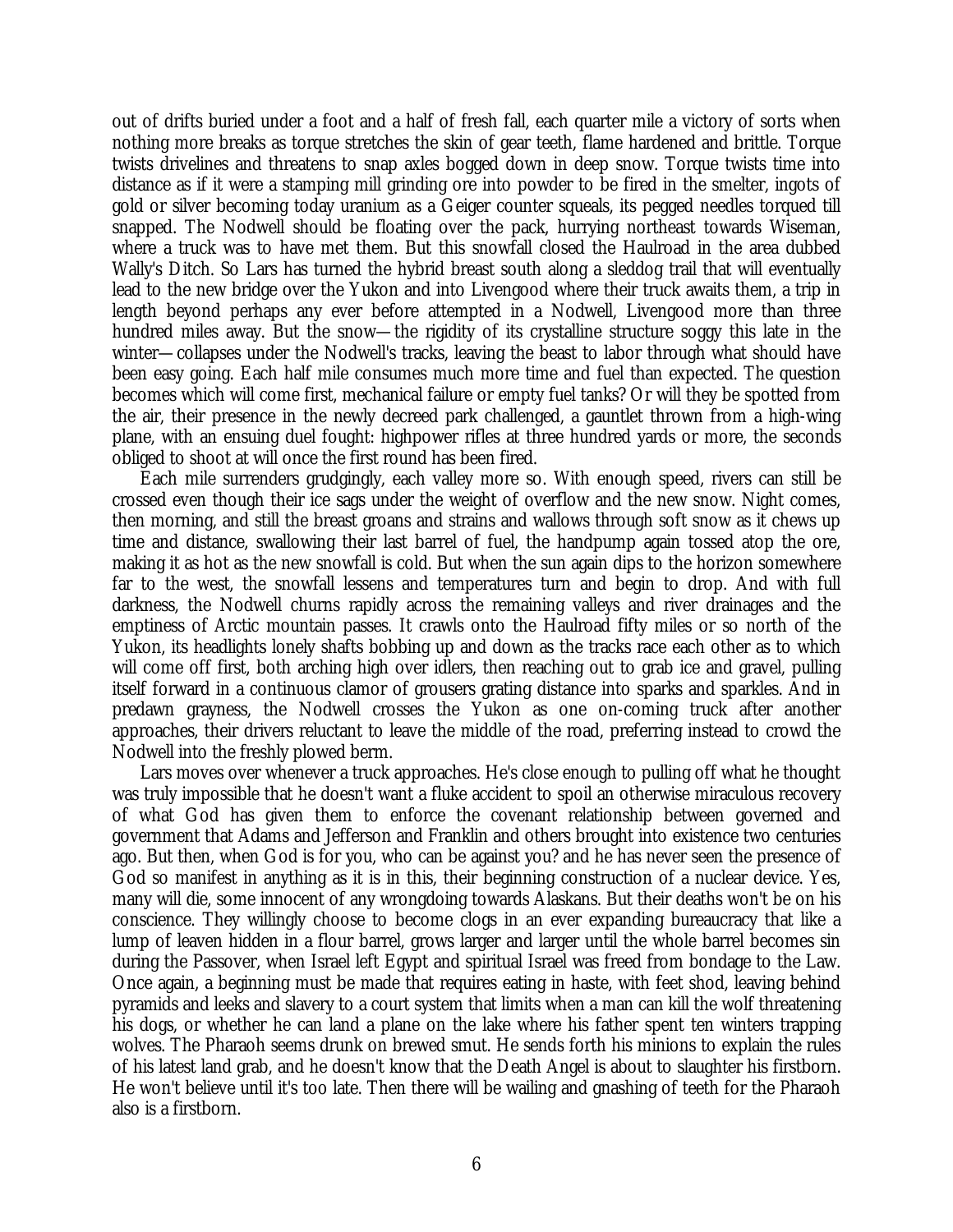There's enough traffic south of the Yukon the Nodwell doesn't seem all that conspicuous: it is merely one of many rigs hurrying somewhere. It has no visible markings, but it needs none as it turns off the Hiway and into the waiting shop of a Patriot. They have made it. There can be, for the moment, no question of whether God is for them.

\* Upon learning how many Patriots have disappeared from homes and jobs while they beat their rock drills into the blossom, both Lars and Les expect to be arrested at any moment as they transfer the highgrade ore from bed to bed. The truck is a 1960 F-600, its engine an industrial 292. It's an engine that might run forever, but it doesn't run anywhere fast and the prospect of crossing scales seems unnerving. They had planned to get a night's sleep at Livengood. Now, they hurry to get away from anyone whom Federal authorities might have identified as a Patriot. They suspect they will have to dump the truck when they reach Fairbanks, assuming they get that far without being stopped they're certain authorities have their names, that APBs have been broadcast for them, that getting the ore out of the Interior has become exceedingly difficult.

"We might as well decide one thing before we get underway," Lars says. "Do we build it here, or on the coast?"

For the past three days, Les, even to himself, has seemed more befuddled than anytime since his rescue. There is so much that he should remember, but doesn't. So much missing from his mind. His memory lapses seem less gaps in what he should know than what he does remember are glimpses into the dark void of what he doesn't recall. His few memories seem alien. He can't accurately locate them as to where they occurred or when. They seem like travel postcards of places he has visited; they exist isolated from habits and regular haunts; they are incomplete, like sterile sex for procreation. Starving dogs slinking among empty garbage cans, eager to gnaw even the galvanizing where a bone once laid— that's what his memories are. Gaunt shadows of whom he once was.

Nor does his body work as it should. His feet still have no feeling in them. He walks and seems not to touch the ground. He leaves footprints that he sees, but that seem to be another person's. He seems divided from himself, and he worries that he will somehow foul up for everybody the procuring of a nuclear device. God help him if he does. There won't be help from anywhere else. Even he will cast stones at himself.

"We need time— "

"A year you said. So now that the Feds have responded seriously, let's look for that year. We will need that long to regroup and reorganize." Lars listens to the idling engine, its cam lobs pushing up its solid lifters, opening valves, closing them with manmade precision. Cast iron, machined steel, aluminum, the things of industry and commerce and the free flow of ideas. He understands all of these things, but he doesn't know where to find additional time when the tentacles of an overreaching bureaucracy seek to strangle freedom. Nevertheless, he says, "One thing I know about the Feds is that they lack patience. They'll round up their list of names, pat themselves on their backs, tell each other what a good job they've done, then lose interest in the state. Unfortunately, we're probably on that list."

"Where will we attract the least amount of attention?… I've lost my knowledge of state geography."

Snow starts falling. At first a few flakes out of a blue sky sift down, but within minutes, the sky turns light gray and heavy, wet flakes fall like inverted parachutes two inches across. Flakes melt on their hands, arms, shoulders, but where the old snow remains, they build up quickly, becoming a half inch, an inch, two inches in twenty minutes.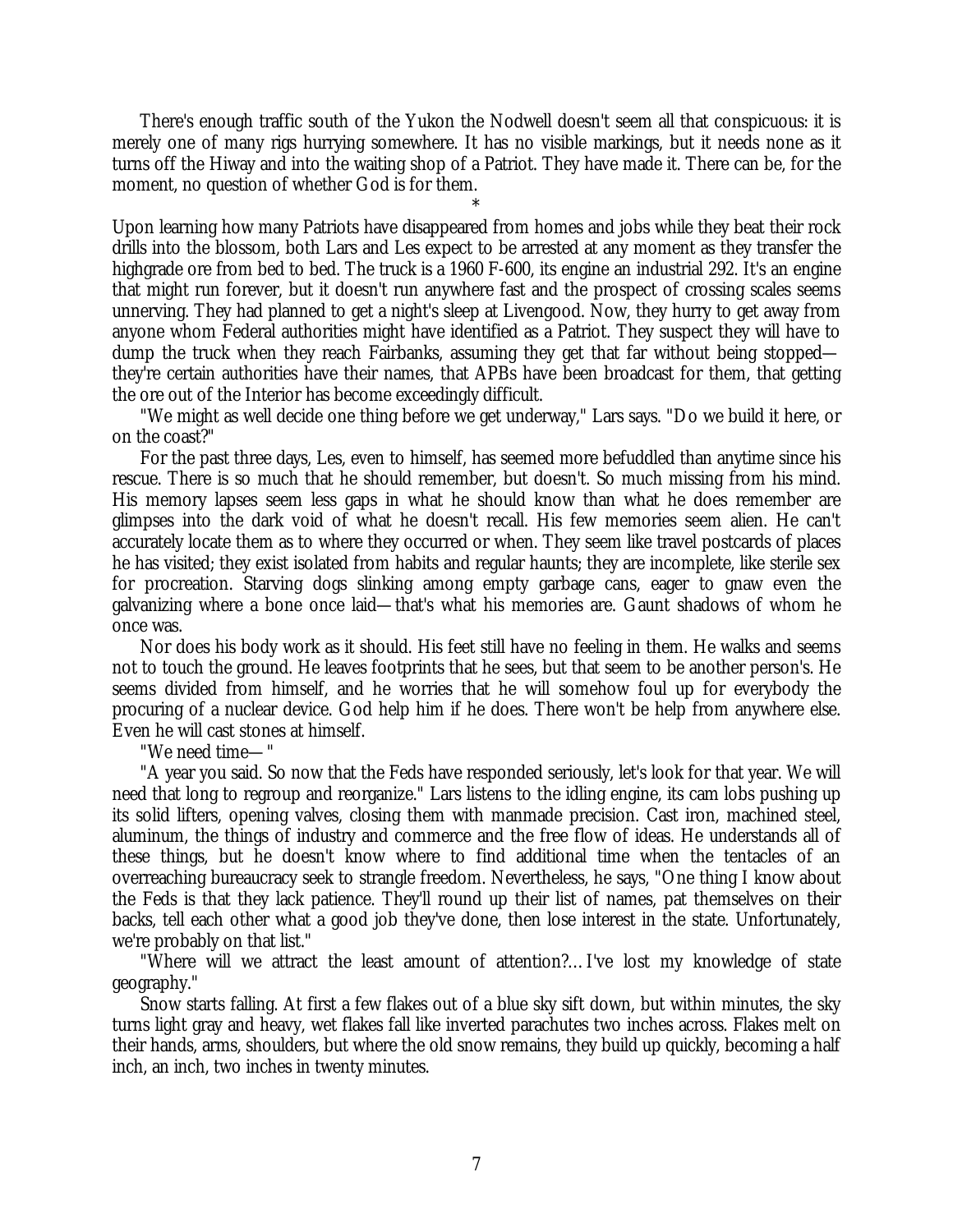When the wet flakes first start, Lars makes one quick comment, "God erased what you knew so there'd be room for equations," as he motions for Les to get in. "We'll attract the fewest stares on the Kenai."

The ore wouldn't normally come close to exceeding axle weights, but before these latest storms, breakup had begun. The weight restriction to Fox is 75%; from Nenana to Clear the restriction is 50%, as it is from Cantwell to Wasilla, and then from Girdwood to Sterling. And once underway, their problem becomes more of staying awake than icy roads or weigh stations.

Alaskan truckers driving rigs Outside complain about the state only issuing one category of driver's license— the license on which Lars now drives was originally issued to him the winter he trapped near Minto. It was issued to *John Daily*, the name springing from his head as if he were Zeus, the name coming to him one morning while he was shaving. It is *Valid Without Photo*, a blue background under the validation. So with it, he shouldn't be a name on that suspected list of Patriots. Yes, the license, the truck's registration and its liability insurance policy— all issued to John Daily— will withstand scrutiny. And the beauty is that either of them can drive on the same license.

More miles blur as the storm, coming in from the southwest, floats inverted parachutes across the white landscape, making up appear as down and spring as winter, suspending the appearance of natural law, leaving only the abstracts of attorneys to support a Federal bureaucracy mooning citizen soldiers asleep till salmon seasons are shortened due to sunken shackles of monofilament webbing catching their fish and others, that catch negotiated away for human rights concessions in Poland and Korea, Spain and Russia. The clear strands of webbing entangle cormorants and catch quotas, drowning both. It lets half of its kill drop out, but it holds tight obligations made to foreign ministers. It wraps around the two-hundred mile doughnut, and it becomes too heavy to haul aboard so it's cut loose to continue fishing unpicked and untended; it's out there killing sea birds and gilling salmon.

Nearing Fairbanks, Lars turns onto Farmers' Loop, bypasses the city and Ft. Wainwright, circles around the college, and emerges onto the new Parks Highway with the storm still dumping wet flakes that seem to fall upward. The state laid off its winter plowing crew at the first of the month they do every year— so the heavy flakes have accumulated on the asphalt, becoming slush in the ruts and ice outside of the four tracks, two coming and two going, each lane lost under the dirty mixture of water, snow and ice that will become very slick when the sun sets in another two hours.

The day passes without them eating or sleeping; it passes with them having depleted adrenaline reserves— they continue south through Nenana as balls of red light flash across the road, right to left. The red flashes appear in the willows as if they were hunting owls flying low. Then nearly level, they shoot sometimes, dart at other times, even glide once in a while over to the other side of the road and disappear in the willows or Cuetip black spruce. Sometimes they cross perpendicular to the roadway, sometimes at an angle. Lars sees them, Les does. Once, they saw a flash at the same time as they keep the truck pointed south, the miles groaning away.

Forty-five, fifty miles an hour, slowing when the snow falls hard enough that windshield wipers are needed, Lars sings to himself about *where angels fear to tread* as he rocks in rhythm to the rolling pitch of the roadway, potholes being the scored bass. He wonders where the years have gone since what is now the Richardson Highway was washboarded gravel— the truck he first drove north was a '32 Ford two ton that still had Indiana plates. He was delivering an engine lathe pilfered from a Liberty ship to a Northpole machine shop. He still doesn't know how those fellows got that lathe off the ship. It must have weighed five tons; it was more load than that ancient Ford should have hauled. As a result, he fought that truck the whole way, arriving in Delta on tires that had boots on their boots, their tubes with patches on patches. He had become good at breaking down tires alongside the road, but the broken axle was more than he could fix. A Rex six-by towed him